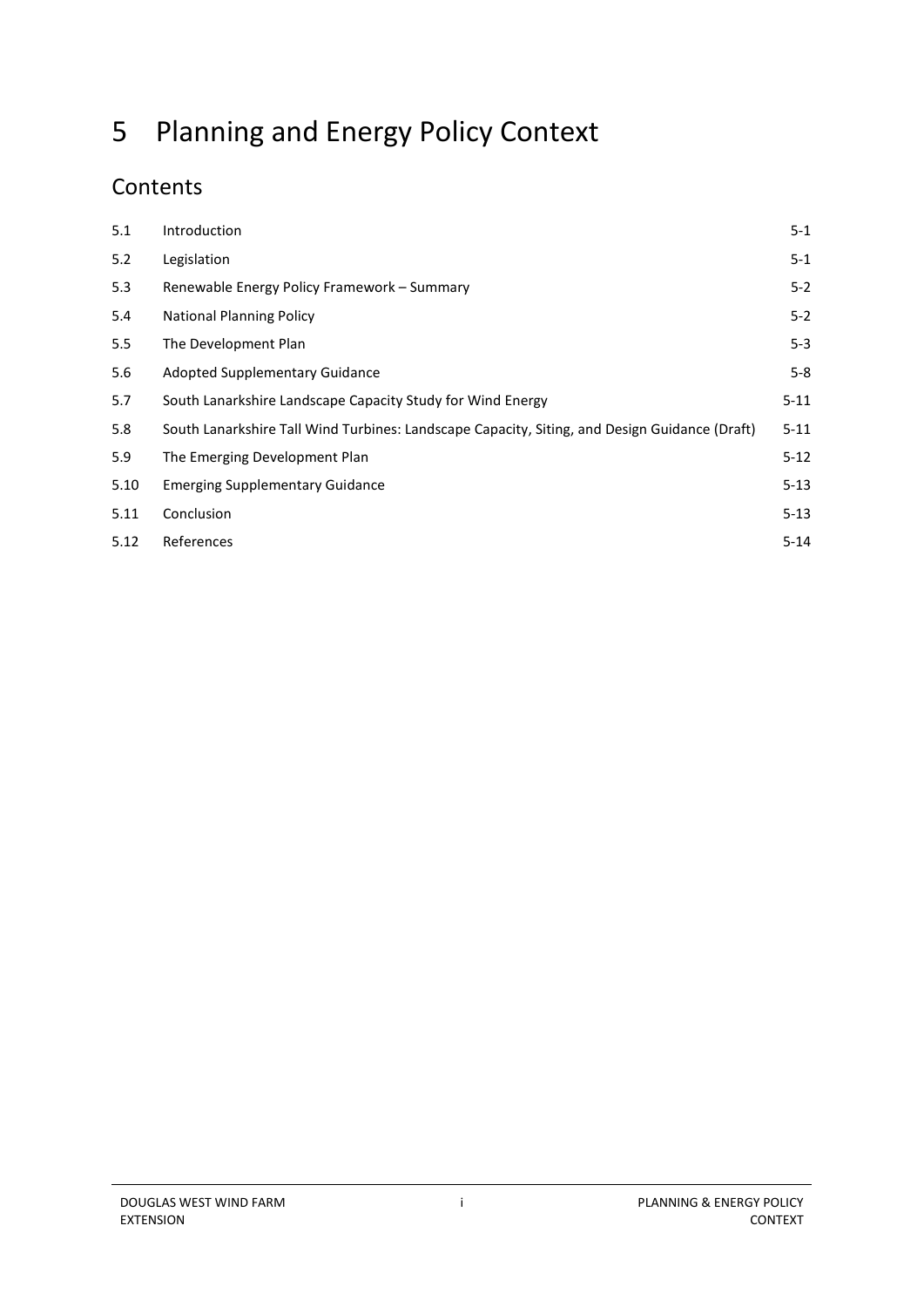This page is intentionally blank.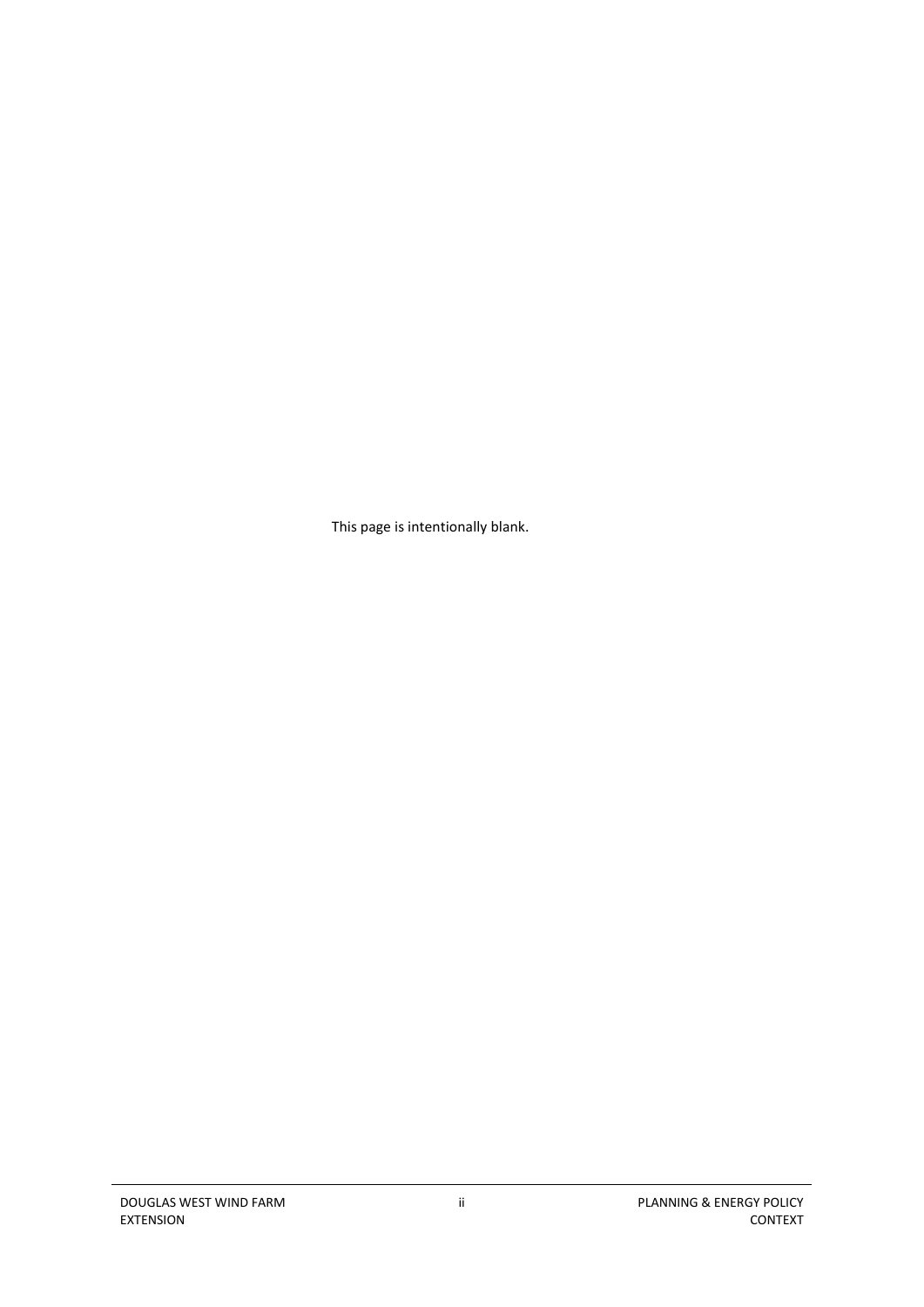# 5 Planning and Energy Policy Context

# <span id="page-2-0"></span>5.1 Introduction

5.1.1 This chapter describes the legislative and policy background to the application. The legislative basis for a decision by the Scottish Ministers is set out and reference made to energy policy and planning policy at both a national and local level. It also identifies other matters that would be material to the decision by the Scottish Ministers on the application. This chapter does not assess the accordance of the Proposed Development against planning policy: a separate Planning Statement has been prepared to support the application and should be referred to for a detailed planning policy appraisal.

### <span id="page-2-1"></span>5.2 Legislation

#### *The Electricity Act 1989*

- 5.2.1 Section 36 of the Electricity Act 1989 provides that a generating station with a capacity in excess of 50 MW shall not be constructed, extended or operated except in accordance with a consent granted by the Scottish Ministers.
- 5.2.2 Paragraph 3(2) of Schedule 9 of the Act requires the Scottish Ministers, in considering any relevant proposals for which their consent is required under Section 36, to have regard to:
	- $\blacksquare$  the desirability of the matters mentioned in paragraph 3(1)(a) of the Schedule; and
	- the extent to which the person by whom the proposals were formulated has complied with his duty.
- 5.2.3 The matters mentioned in paragraph 3(1)(a) are: the desirability of preserving natural beauty, conserving flora, fauna and geological or physiographical features of special interest and of protecting sites, buildings, and objects of architectural, historical, or archaeological interest.
- 5.2.4 The duty under paragraph 3(1)(b) requires the person who formulated the proposals to do what they reasonably can to mitigate any effect that the proposals would have on the natural beauty of the countryside or on any such flora, fauna, features, sites, buildings or objects. Sub-paragraph 1 can be relevant to an applicant if they hold a Licence at the date a Section 36 application is made.
- 5.2.5 Paragraph 3(3) of Schedule 9 stipulates a further requirement to seek to avoid as far as possible, causing injuries to fisheries or to the stock of fish in any waters.
- 5.2.6 The Act does not say that these are the only matters to be taken into account. Scottish Ministers will take into account other matters which would be material to their decision. These will include: national energy policy, national and local planning policy as well as the full scope of the environmental information submitted with the application.

#### *The Town and Country Planning (Scotland) Act 1997*

- 5.2.7 The principal planning statute in Scotland is the Town and Country Planning Act (Scotland) 1997 (the Planning Act) as amended by The Planning etc. (Scotland) Act 2006.
- 5.2.8 Section 57 of the Planning Act addresses development with Government authorisation. Section 57(2) states that: *"On granting or varying a consent under section 36 or 37 of the Electricity Act 1989, the Scottish Ministers may give a direction for planning permission to be deemed to be granted, subject to such conditions (if any) as may be specified in the direction, for – (a) so much of the operation or change of use to which the consent relates as constitutes development; (b) any development ancillary to the operational change of use to which the consent relates".*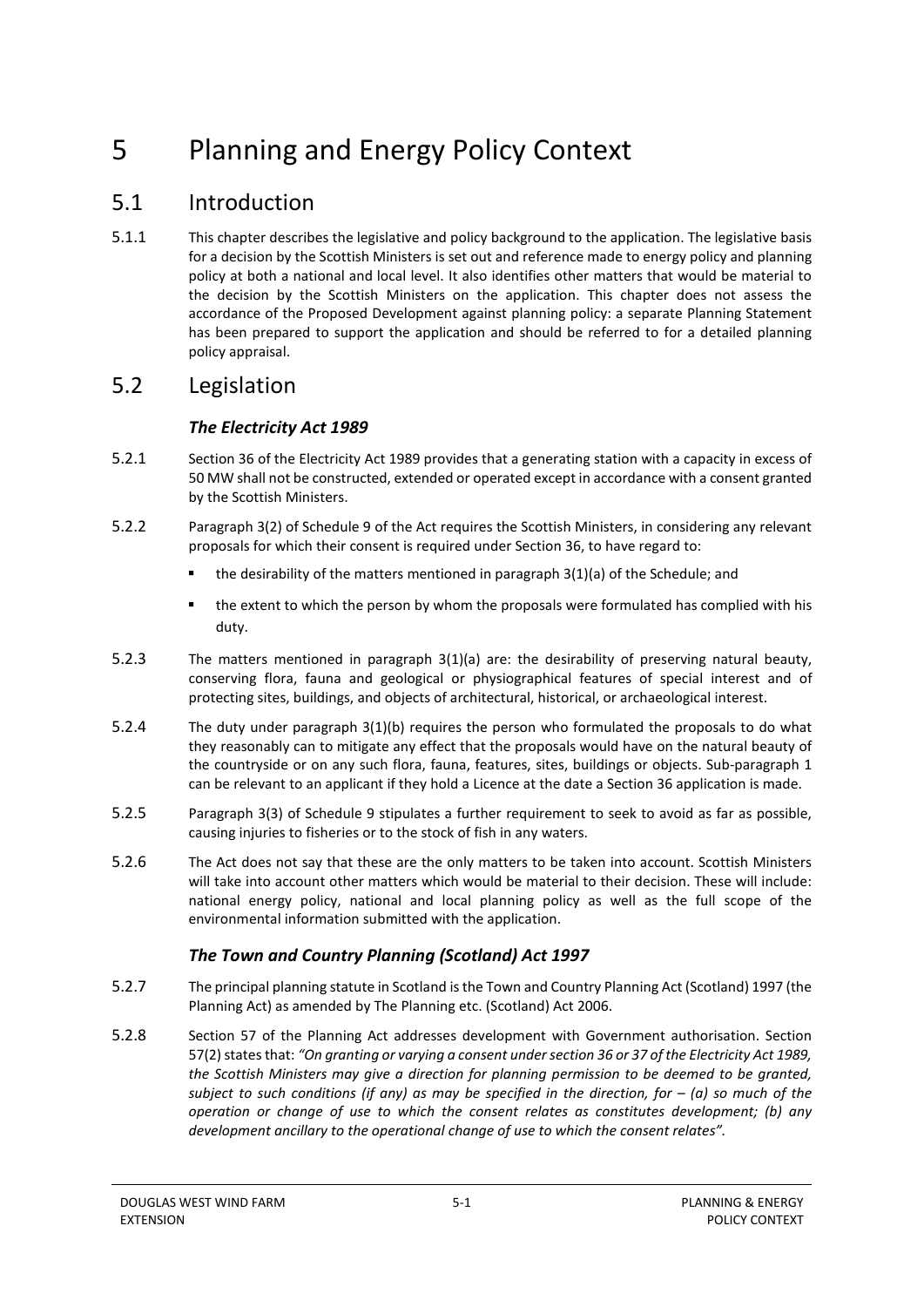5.2.9 As an application under the Electricity Act, the duty under Section 25 of the Planning Act, to determine the application in accordance with the provisions of the Development Plan unless material considerations indicate otherwise, does not apply. The Development Plan is however a relevant and important consideration.

## <span id="page-3-0"></span>5.3 Renewable Energy Policy Framework – Summary

- 5.3.1 In recent years, European, United Kingdom (UK) and Scottish Government policies have focussed increasingly on concerns about climate change. Each tier of Government has developed targets, policies, and actions to achieve the goal of halting climate change.
- 5.3.2 The targets set for the UK by the European Commission under the EU Renewables Directive (2009/28/EC) include a 16% reduction in UK greenhouse gas emissions by 2020 and for 15% of all energy consumed in the UK to come from renewable resources by 2020.
- 5.3.3 The UK Government retains responsibility for the overall direction of energy policy, although some elements are devolved to the Scottish Government. The UK Government has published a series of policy documents setting out how the European targets can be achieved. Onshore wind generation, located in Scotland, is identified as an important component to achieve these various goals.
- 5.3.4 The Scottish Government has published a number of policy documents and its own targets. The Climate Change (Scotland) Act 2009 provides the statutory framework for greenhouse gas emissions reductions in Scotland. The 2009 Act requires reductions in greenhouse gas emissions of 42% by 2020 and 80% by 2050, and also provides for annual targets to be set.
- 5.3.5 The most relevant policy documents published by the Scottish Government include:
	- The 2020 Routemap for Renewable Energy in Scotland (2011) and as updated in 2013 and in 2015; and the
	- **The Electricity Generation Policy Statement 2013.**
- 5.3.6 In December 2017 the Scottish Government published two energy policy documents following a period of consultation, namely:
	- the Scottish Energy Strategy 'The Future of Energy in Scotland'; and
	- the Onshore Wind Policy Statement.
- 5.3.7 The Climate Change Plan was published in February 2018 and updated Scotland's greenhouse gas emission targets. Together, these policy documents represent the Government's intended energy and climate change strategy for the period to 2050. Detailed reference to the renewable energy policy context is provided in the Planning Statement.

# <span id="page-3-1"></span>5.4 National Planning Policy

#### *Scotland's Third National Planning Framework (NPF3)*

- 5.4.1 NPF3 is a long-term strategy for Scotland. It is the spatial expression of the Scottish Government's Economic Strategy, and of plans for development and investment in infrastructure.
- 5.4.2 Part of the vision is of Scotland as a low carbon place, where the opportunities arising from the ambition to be a world leader in low carbon energy generation have been seized. NPF3 is informed by, and aims to help achieve, the Scottish Government's climate change and renewable energy targets.
- 5.4.3 NPF3 acknowledges that the energy sector accounts for a significant share of the country's greenhouse gas emissions, and that addressing this requires capitalising on Scotland's outstanding natural advantages, including its significant wind resource. NPF3 makes it clear that onshore wind will continue to play a significant role in de-carbonising the energy sector and diversifying energy supply.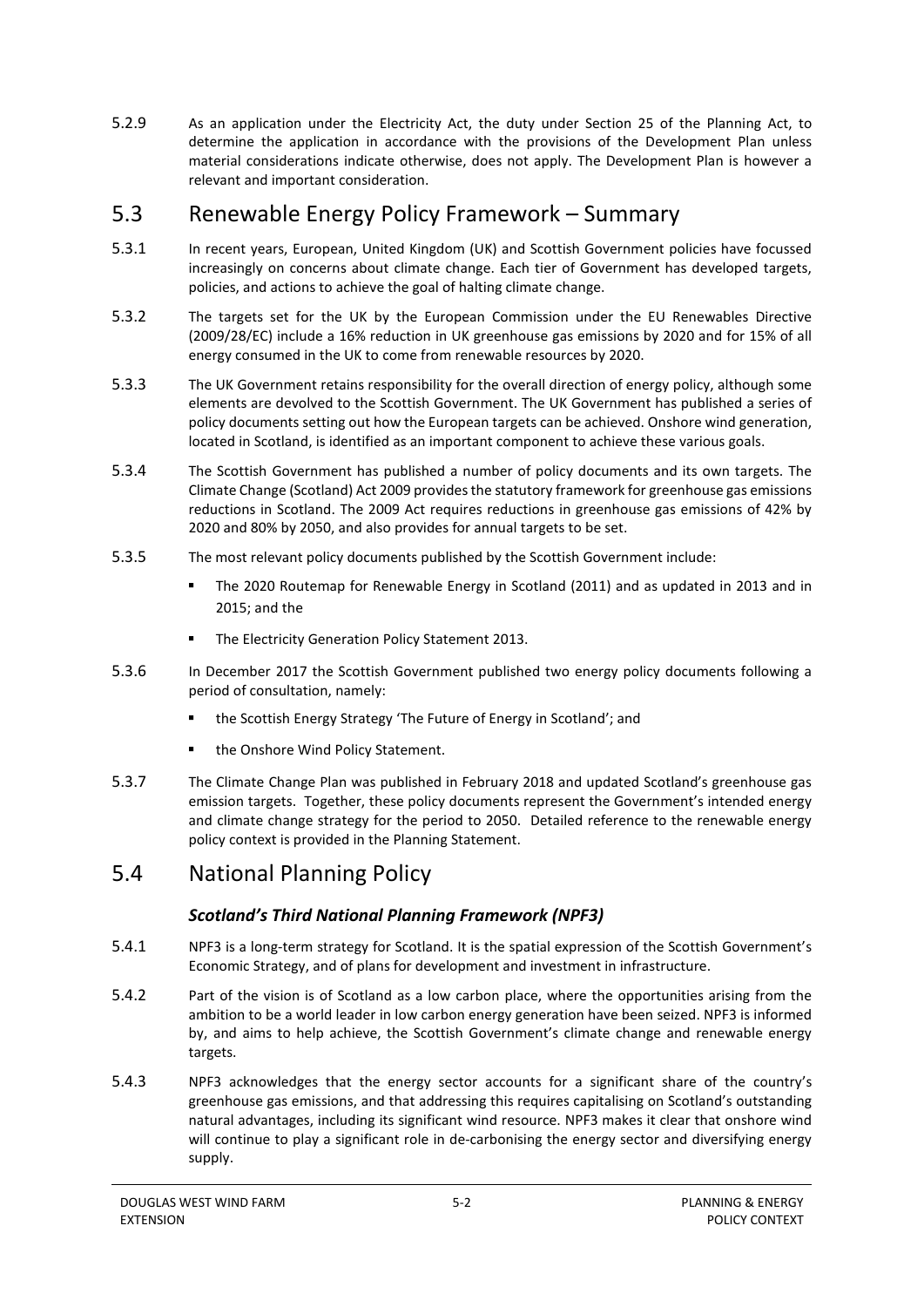#### *Scottish Planning Policy (SPP)*

- 5.4.4 SPP is Scottish Government policy on how nationally important land use planning matters should be addressed.
- 5.4.5 It introduces a presumption in favour of development which contributes to sustainable development. Decisions are to be guided by a number of listed principles. These include making efficient use of existing infrastructure, supporting the delivery of new energy infrastructure, supporting climate change mitigation and protecting natural heritage, landscape and the wider environment.
- 5.4.6 In support of the outcome of making Scotland a low carbon place, the planning system should support the change to a low carbon economy, including deriving the equivalent of 100% of electricity demand from renewable sources by 2020. It should support the development of electricity generation from a diverse range of renewable sources. It should guide development to appropriate locations and advise on the issues that would be taken into account when specific proposals are being assessed.
- 5.4.7 SPP requires planning authorities to set out in their development plan a Spatial Framework identifying those areas that are likely to be the most appropriate for wind farms. Table 1 of SPP shows the approach to be followed. Group 1 applies to areas where wind farms will not be acceptable. Group 2 applies to areas of significant protection. Group 3 applies to areas with potential for wind farm development, where it is likely to be acceptable subject to detailed consideration against identified policy criteria. A list of likely considerations for development proposals is provided at paragraph 169. Wind farms should be sited and designed so that impacts are minimised and to protect an acceptable level of amenity for adjacent communities.
- 5.4.8 More generally, the siting and design of development should take account of local landscape character. Decisions should take account of potential effects on landscapes and the natural and water environment, including cumulative effects. Applicants should seek to minimise adverse impacts through careful planning and design.

#### **Scottish Government Guidance for Onshore Wind Turbines**

- 5.4.9 The Government's 'Onshore Wind Turbines' guidance is part of a suite of web-based advice on renewable energy. The list of 'Typical Planning Considerations in Determining Planning Applications for Onshore Wind Turbines' is similar to that in SPP. The Guidance is dated May 2014.
- 5.4.10 In December 2014, the Scottish Government released a document answering questions in relation to the SPP and Onshore Wind Turbines. The answers provided relate to the following topics: landscape capacity assessment; Spatial Frameworks; separation distances; areas of strategic capacity; cumulative impacts; the life span of wind farms; wild land; scenic routes; and the carbon calculator.

## <span id="page-4-0"></span>5.5 The Development Plan

- 5.5.1 The statutory Development Plan for the Proposed Development is the South Lanarkshire Local Development Plan (the LDP), adopted on 29 June 2015 and its associated Supplementary Guidance (SG) and Clydeplan (July 2017) – the Strategic Development Plan (SDP) for the Glasgow City Region.
- 5.5.2 The Clydeplan section of most relevance is entitled "City Region as a Low Carbon Place". A key vision of the SDP is to deliver a low carbon future in support of the Scottish Government's ambition to achieve at least an 80% reduction in greenhouse gas emissions by 2050. ClydePlan also outlines an onshore wind spatial strategy where areas with potential for wind farm development are identified. An assessment of the Proposed Development against the SDP is outlined in the Planning Statement.
- 5.5.3 The LDP policies of most relevance are detailed below on a topic basis reflecting the EIA topics. A comprehensive assessment against the Development Plan is provided separately within the Planning Statement.
- 5.5.4 Relevant LDP policies include the following, which are referenced below: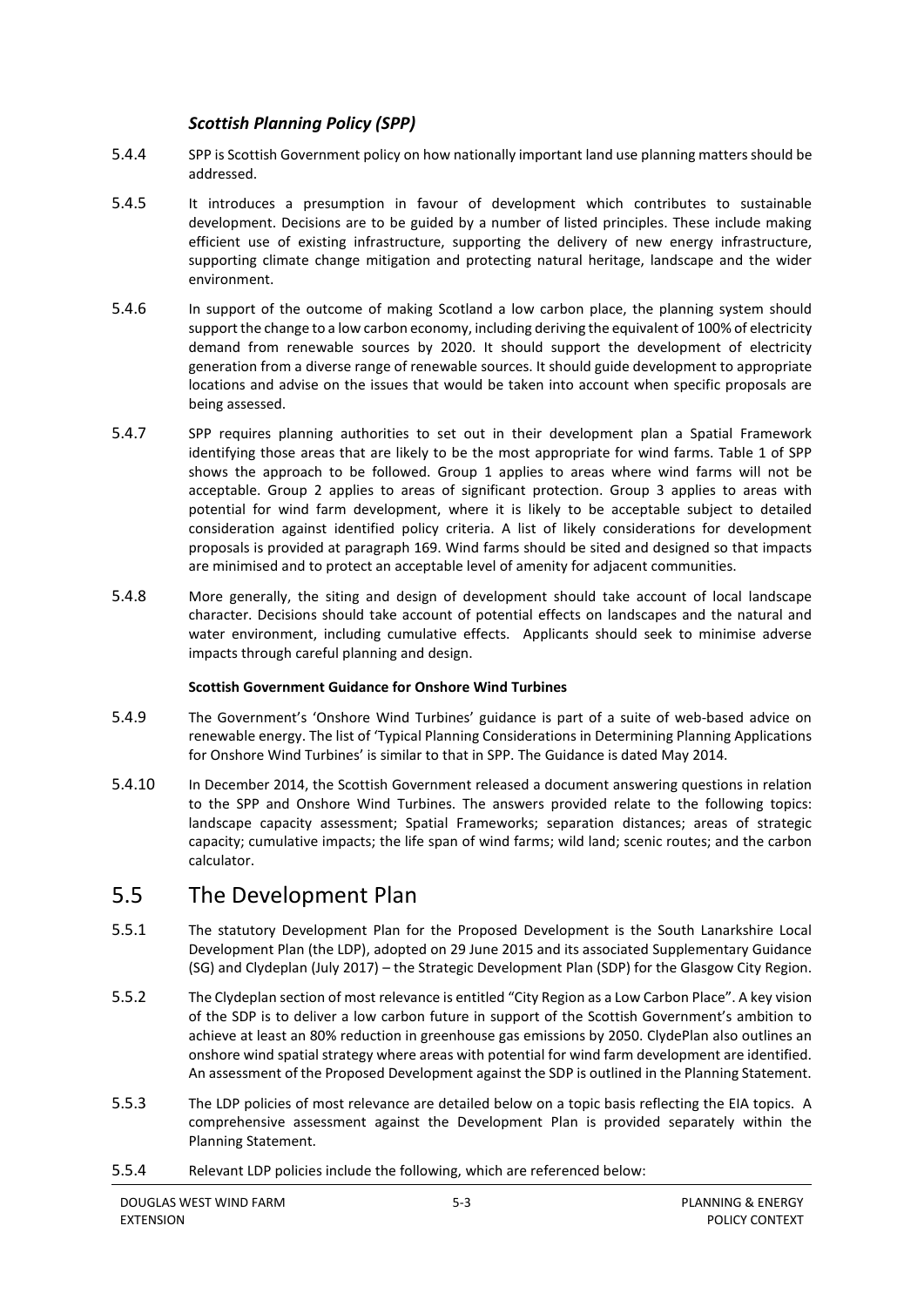- Policy 1: Spatial Strategy;
- Policy 2: Climate Change;
- **Policy 3: Green Belt and Rural Area:**
- **Policy 4: Development Management and Placemaking;**
- **Policy 11: Economic Development and Regeneration;**
- **Policy 14: Green Network and Greenspace;**
- **Policy 15: Natural and Historic Environment;**
- Policy 16: Travel and Transport;
- Policy 17: Water Environment and Flooding;
- Policy 19: Renewable Energy.

#### *General Policy Considerations*

- 5.5.5 The LDP includes overarching policies that set out the key considerations that need to be taken into account when assessing development proposals.
- 5.5.6 The key aim of the LDP is "*to ensure that future development takes place in a sustainable way, whilst recognising the need for economic growth and regeneration*".
- 5.5.7 The overall strategic vision is *"to promote the continued growth and regeneration of South Lanarkshire by seeking sustainable economic and social development within a low carbon economy whilst protecting and enhancing the environment*" (pg. 8).
- 5.5.8 **Policy 1: Spatial Strategy** is an overarching policy and states that:

*"The South Lanarkshire Local Development Plan will encourage sustainable economic growth and regeneration, protect, and enhance the built and natural environment and move towards a low carbon economy by:*

- *Supporting regeneration activities and maximising regeneration and local economic benefits.*
- *Delivery of the development proposals identified in Table 3.1 and Appendix 3.*

*Development that accords with and supports the policies and proposals in the development plan and supplementary guidance."*

5.5.9 Policy 1 provides that development should maximise the use of existing infrastructure and transport links. Specifically, the LDP supports renewable energy development in locations with landscape and infrastructure capacity. In addition, development should enhance and safeguard the environment; protecting areas of natural or built heritage, pursuing redevelopment of appropriate brownfield sites in the countryside and safeguarding green networks.

#### 5.5.10 **Policy 4: Development Management and Placemaking** states that:

*"all development proposals will require to take account of and be integrated with the local context and built form."* 

- 5.5.11 The LDP notes that development should not have any significant adverse impacts on local communities and where appropriate should enhance the environment. In addition, the six qualities of placemaking should be addressed; Distinctive; Safe and pleasant; Easy to move around; Welcoming; Adaptable; and Resource efficient.
- 5.5.12 Policy 4 states that when assessing development proposals, in addition to the relevant policies within the LDP and SG, the Council will consider the following points,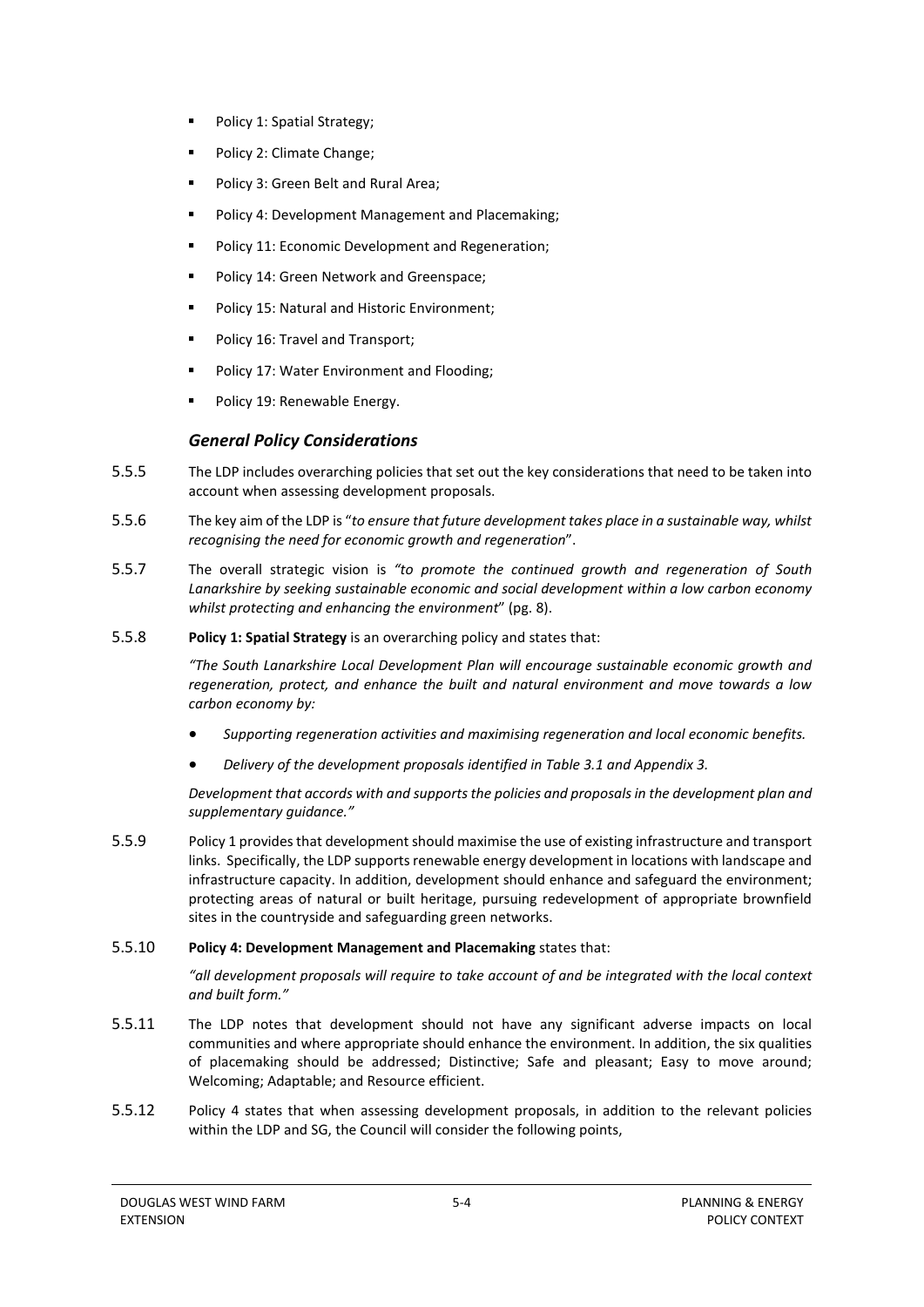- *i. "There is no significant adverse impact on adjacent buildings or streetscape in terms of layout, scale, massing, design, external materials, or amenity;*
- *ii. There is no significant adverse impact on landscape character, built heritage, habitats, or species including Natura 2000 sites, biodiversity, and Protected Species nor on amenity as a result of light, noise, odours, dust or particulates;*
- *iii. The proposed development is accessible for all, provides suitable access and parking, encourages active travel, and has no adverse implications for public safety;*
- *iv. The proposal includes appropriate integrated and accessible infrastructure, open space, green infrastructure, and landscape provision;*
- *v. Sustainability issues are addressed through energy efficient design, layout, site orientation and building practices;*
- *vi. The development does not result in any significant adverse impact on the water environment as required by the Water Framework Directive and related regulations and as appropriate, mitigation to minimise any adverse effects is provided,*
- *vii. There are no significant adverse effects on air quality (particularly in and around Air Quality Management Areas), or on water or soil quality, and, as appropriate, mitigation to minimise any adverse effects is provided; and*
- *viii. Risks to new development from unstable land resulting from past mining activities are fully assessed and, where necessary, mitigated prior to development."*

#### *Renewable Energy*

- 5.5.13 **Policy 19: Renewable Energy** notes that applications for renewable energy infrastructure development will be supported by the Council subject to an assessment against principles set out in SPP (2014). Renewable energy proposals should comply with considerations outlined in SPP paragraph 169, and in relation to onshore wind development, proposals should meet the in terms within Table 1: Spatial Frameworks.
- 5.5.14 Supplementary Guidance 10 Renewable Energy has been produced in accordance with SPP (2014), which contains the spatial framework for onshore wind energy, and sets detailed policy considerations against which all proposals for renewable energy infrastructure development will be assessed. This is further referenced below.

#### 5.5.15 **Policy 2 Climate Change** states that:

*"Proposals for new development must seek to minimise and mitigate against the effects of climate change by:*

- *i. Being sustainably located;*
- *ii. Maximising the reuse of vacant and derelict land;*
- *iii. Utilising renewable energy sources;*
- *iv. Being designed to be as carbon neutral as possible;*
- *v. Using, where appropriate low and zero carbon energy generating technologies, that reduce predicted carbon dioxide emissions to meet current building standards within new buildings;*
- *vi. Avoiding areas of medium to high flood risk;*
- *vii. Having no significant adverse impacts on the water and soil environment, air quality, biodiversity and green networks;*
- *viii. Ensuring new development includes opportunities for active travel routes and provisions for public transport and for the creation and enhancement of green networks;*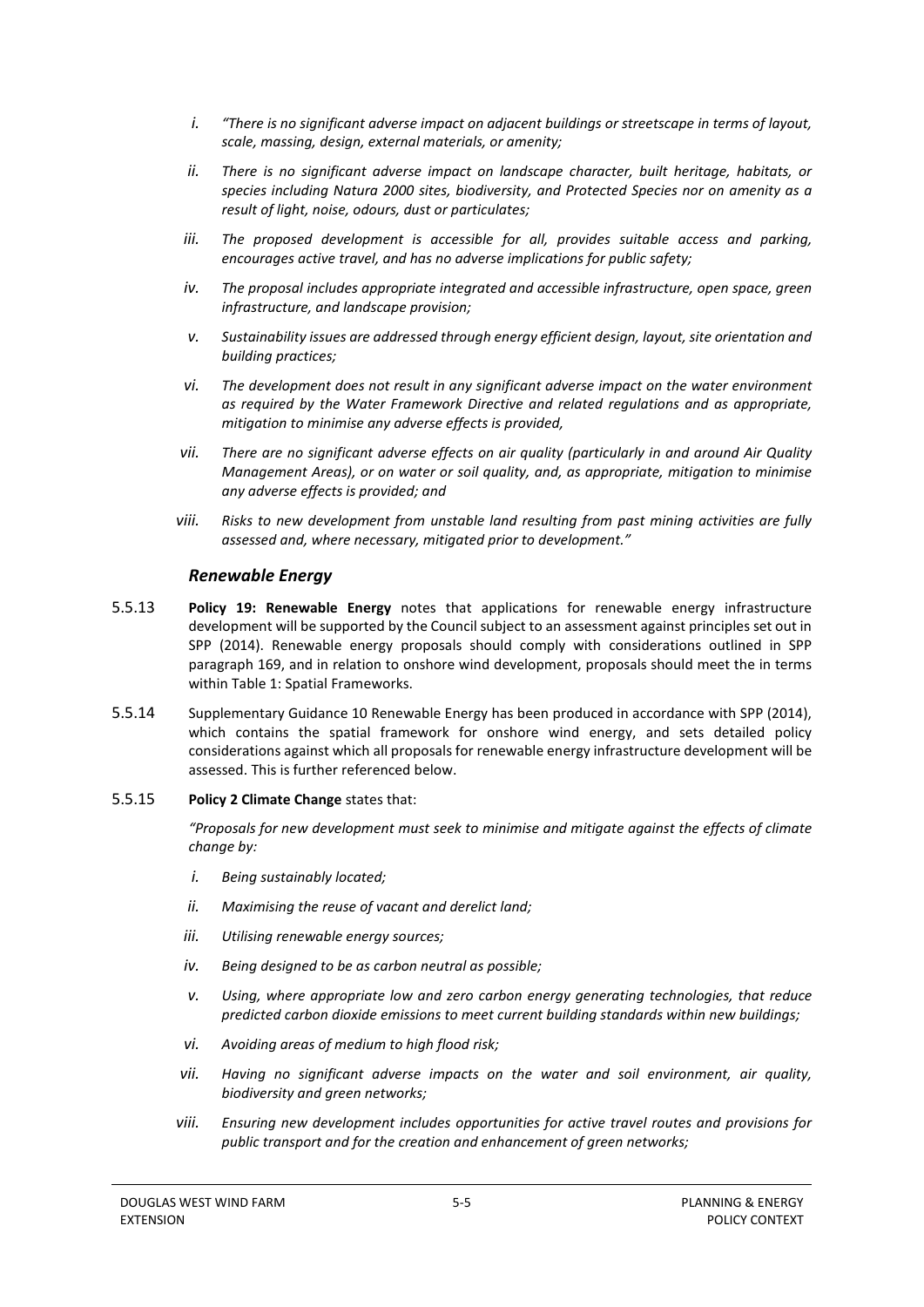- *ix. Proving electric vehicle recharging infrastructure in new developments to encourage the adoption of low carbon vehicles; and*
- *x. Minimising waste.*

*Development proposals must also accord with other relevant policies and proposals in the development plan and other appropriate supplementary guidance."*

- 5.5.16 The LDP actively supports development proposals that will help to meet the Scottish Government's target of generating 100% of Scotland's electricity demand from renewable resources by 2020. The policy requirements of meeting these targets are outlined further within Policy 19 Renewable Energy and SG.
- 5.5.17 The vision, themes, objectives, and spatial strategy of the plan recognise the need for new development to respond and adapt to the challenges of climate change whilst pursing growth and regeneration.

#### *Landscape and Visual Amenity*

- 5.5.18 In relation to landscape and visual amenity, **Policy 4: Development Management and Placemaking** states that development proposals should have no significant adverse impact on landscape character or on amenity as a result of light, noise, odours, dust or particulates. In addition, where relevant, development proposals should include appropriate integrated and accessible open space, green infrastructure, and landscape provision.
- 5.5.19 The LDP notes the expanse of the Green Belt in South Lanarkshire which is a national, strategic, and local resource. Beyond the Green Belt the remainder of the area is more rural with a dispersed settlement pattern. The plan aims to direct development (where possible) towards existing communities and to control development in the Green Belt to ensure there is no adverse impact on the environment, local services, or infrastructure.
- 5.5.20 **Policy 3: Green Belt and Rural Area** notes that the Green Belt and rural area functions primarily for agriculture, forestry, recreation, and other uses appropriate to the countryside.
- 5.5.21 Policy 3 provides that development will be expected to be accommodated within existing settlements identified on the proposals map, unless the following circumstances are demonstrated:
	- *i. "Where it is demonstrated that there is a specific locational requirement and established need for a proposal;*
	- *ii. The proposal involves the redevelopment of derelict or redundant land and buildings where significant environmental improvements can be shown;*
	- *iii. The proposal is for conversion of traditional buildings and those of a local vernacular;*
	- *iv. The proposal is for limited development within clearly identifiable infill, gap sites and existing building groups;*
	- *v. The proposal is for extension of existing premises or uses providing it is of a suitable scale and design. Any new built form should be ancillary to the main use."*
- 5.5.22 Policy 3 states that, *"In both the Green Belt and Rural Area, isolated and sporadic development will not be supported.*"
- 5.5.23 The LDP also recognises the importance of the green network and greenspace in delivering a range of benefits. **Policy 14: Green Network and Greenspace** states that development proposals should safeguard the local green network whilst contributing towards placemaking, mitigating greenhouse gases through carbon storage, supporting biodiversity, enhancing health and quality of life, providing food storage and areas of leisure activity.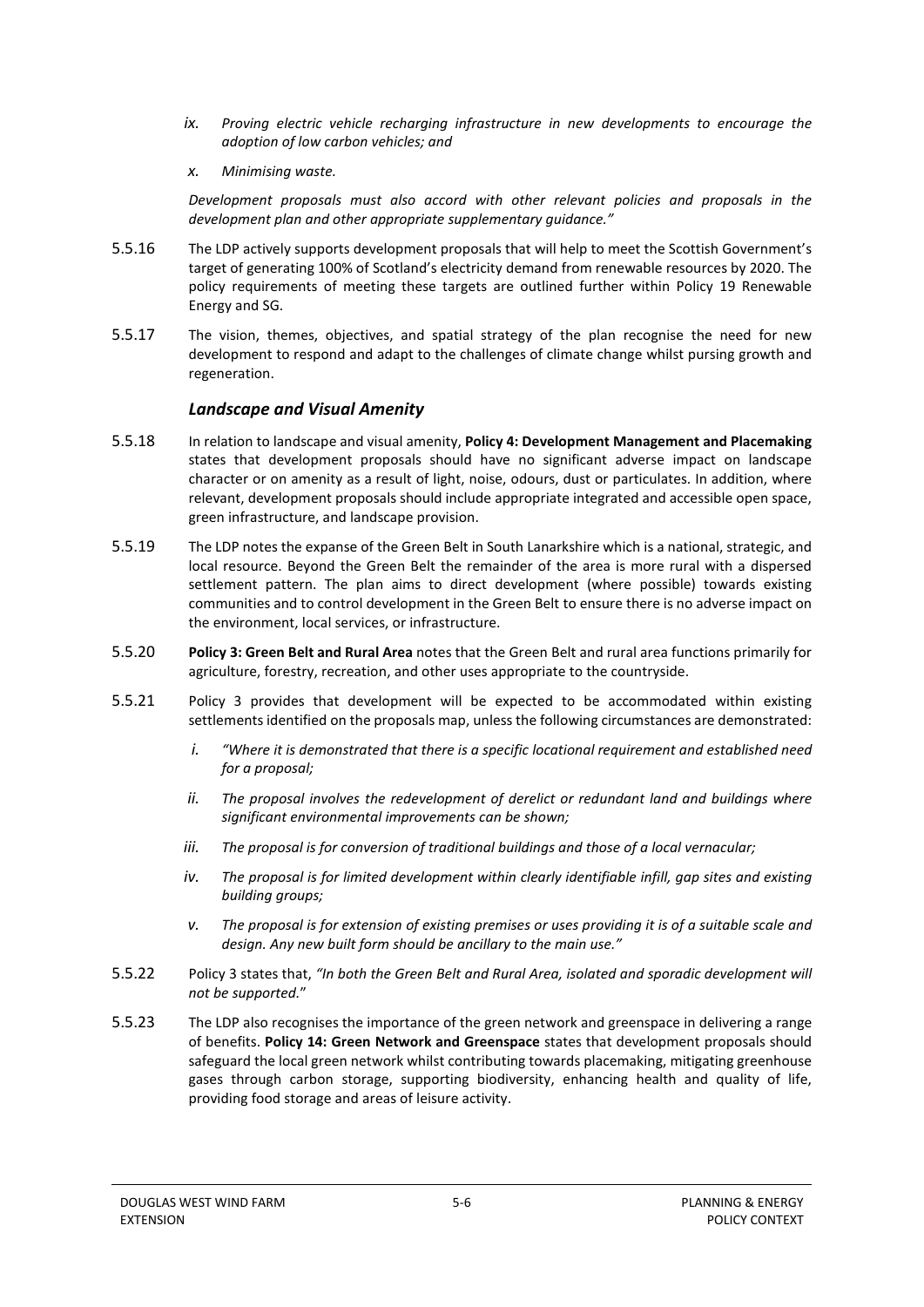#### *Hydrology, Hydrogeology, Geology, Peat, and Contaminated Land*

5.5.24 The LDP states that the water environment comprises groundwater, surface water, watercourses, the associated riparian zone, watercourse catchments and wetland networks. The LDP aims to protect and enhance the water environment and to prevent development taking place on the floodplain or where it would impact on its function. The water environment plays an important role in biodiversity, supporting wildlife including protected species, recreational and leisure uses, and tourism.

#### 5.5.25 **Policy 17: Water Environment and Flooding** states that:

*"Any development proposals which will have a significant adverse impact on the water environment will not be permitted."* 

- 5.5.26 In determining proposals, consideration will be given to water levels, flows, quality, features, flood risk and biodiversity within the water environment. The use of buffers and no development zones will be introduced to protect riparian zones.
- 5.5.27 In relation to flooding, policy 17, states that the avoidance principle of flood risk management set out in SPP must be met. Development proposals will not be accepted within the functional floodplain except where a specific location is required for operational reasons and appropriate mitigation measures are undertaken. Sites where flood risk may be an issue will be required to produce a local flood risk management assessment.

#### *Ecology and Ornithology*

- 5.5.28 The protection and enhancement of the natural environment is a key objective of the LDP. South Lanarkshire contains a diverse range of natural resources with large areas of the region afforded statutory protection at the international and national level through a number of designations.
- 5.5.29 **Policy 15 Natural and Historic Environment** identifies a hierarchy of natural designations where different degrees of protection will be required based on international, national, and local interests. The council will seek to protect natural sites and features from adverse impacts resulting from development including any cumulative impacts.
- 5.5.30 With regard to international designations, Policy 15 states that:

*"development which could affect Special Protection Areas and Special Areas of Conservation will only*  be permitted where an appropriate assessment of the proposal demonstrates that it will not *adversely affect the integrity of the site following implementation of any mitigation measures."*

5.5.31 The LDP also recognises the importance of the green network and greenspace in delivering ecological benefits. **Policy 14: Green Network and Greenspace** states that development proposals should safeguard the local green network whilst contributing towards supporting biodiversity.

#### *Cultural Heritage*

- 5.5.32 **Policy 15: Natural and Historic Environment** identifies a hierarchy of historic designations where different degrees of protection will be required. The Council will seek to protect historic sites and features from adverse impacts resulting from development including cumulative impacts.
- 5.5.33 Category 1 sites contain historic designations of international importance. Within South Lanarkshire, the Council will seek to protect and preserve the Outstanding Universal Value of New Lanark World Heritage Site. Development proposals impacting the site and its setting will be assessed against detailed policy within the SG.
- 5.5.34 Category 2 sites contain historic designations of national importance. Policy 15 notes that within these areas, development will only be permitted where the objectives of the designation and overall integrity of the area are not compromised following the implementation of mitigation measures. In addition, any significant adverse impacts must be clearly outweighed by social or economic benefits of national importance. Category 2 historic designations include scheduled monuments, Category A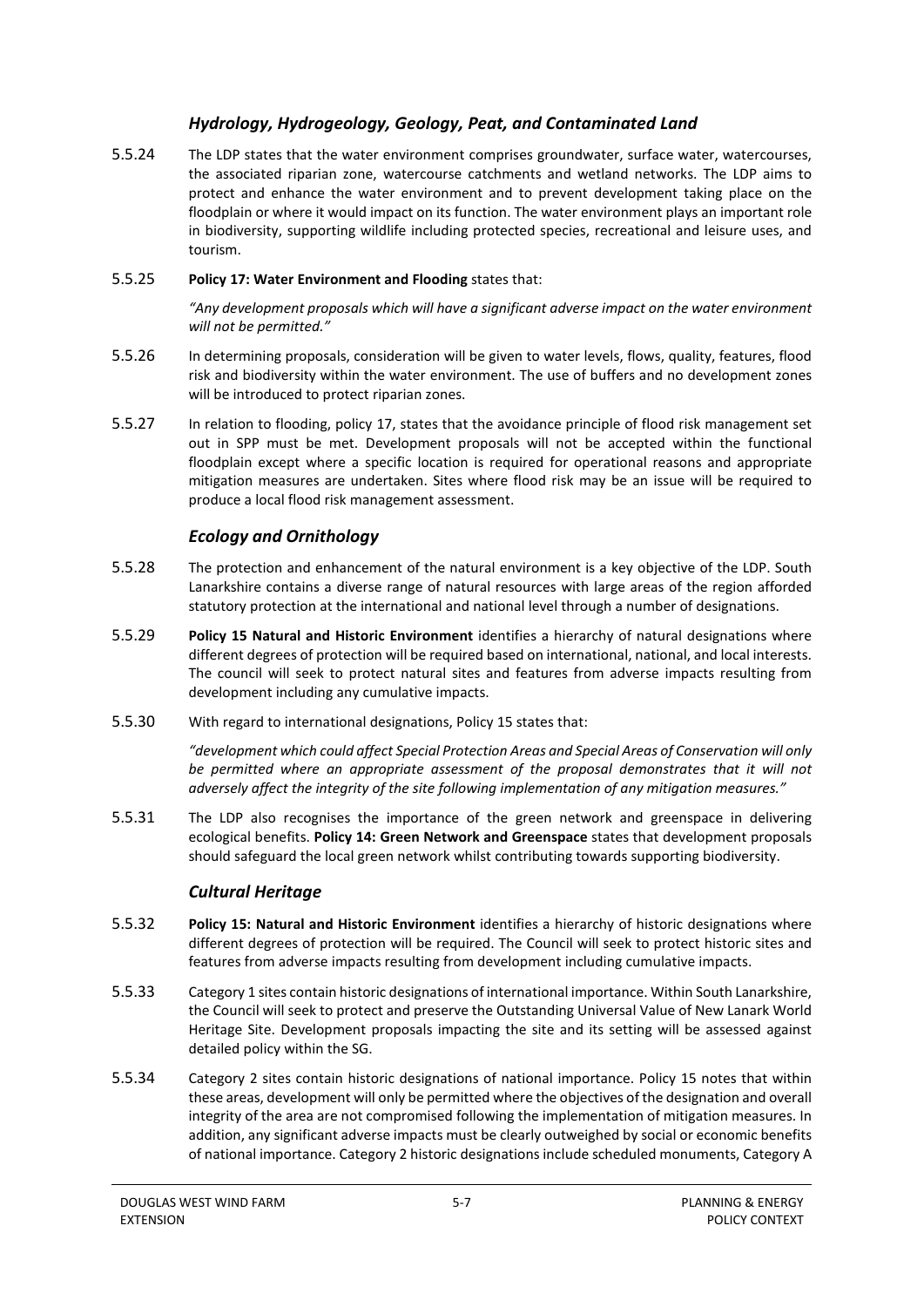Listed Buildings, Inventory of Historic Battlefields and Inventory of Gardens and Designed Landscapes.

5.5.35 Category 3 sites contain historic designations of local importance. Within these areas, development will only be permitted where there is no significant adverse impact on the protected resource following mitigation measures being implemented.

#### **Noise**

5.5.36 Noise is specifically referred to in **Policy 4: Development Management and Placemaking**. The policy states that when assessing proposals, the Council will ensure that there is no significant adverse impact on landscape character, built heritage, habitats or species, biodiversity and protected species nor on amenity as a result of noise.

#### *Access, Traffic, and Transport*

#### 5.5.37 **Policy 16: Travel and Transport** states that:

*"New development proposals must consider, and where appropriate, mitigate the resulting impacts of traffic growth, particularly development related traffic, and have regard to the need to reduce the effects of greenhouse gas emissions and at the same time, support and facilitate economic recovery, regeneration and sustainable growth."*

5.5.38 Policy 16 also supports the development of walking, cycling and public transport networks, and the safeguarding of existing routes. In addition to relevant policies and SG, proposals must conform to the Local Transport Strategy, Core Path Plan, and the Council Guidelines for Development Roads.

#### *Socio-Economics (including recreation and tourism)*

5.5.39 The LDP identifies tourism as an important sector within the South Lanarkshire economy. The location of South Lanarkshire on the edge of the Central Belt, key major transport links and the high quality historic and natural environment give the area a large potential tourist market. The LDP seeks to encourage sustainable tourism development in appropriate locations, whilst promoting existing attractions and protecting these from inappropriate development activity.

#### 5.5.40 **Policy 11: Economic Development and Regeneration** states that:

*"The council will support activities that maximise economic development and regeneration particularly through implementation of the policies within the LDP and proposals listed in Appendix 3. The LDP prioritises development that will deliver physical and community regeneration and positively contribute to the local economy."*

## <span id="page-9-0"></span>5.6 Adopted Supplementary Guidance

- 5.6.1 Many of the LDP policies referred to above are supported by Supplementary Guidance (SG). The SG of most relevance is referred to in **Policy 19: Renewable Energy**, where it is noted that further detailed policy and guidance on assessing the acceptability of any proposed wind energy development is provided in **Supplementary Guidance 10 Renewable Energy**.
- 5.6.2 **SG 10 Renewable Energy** was adopted in 2015. Due to the timing of the LDP preparation and the publication of SPP, the LDP sets out the basis of the spatial framework approach for wind energy, whilst the SG provides the detail of the spatial framework within South Lanarkshire and sets out policy considerations against which all proposals for renewable energy infrastructure will be assessed.
- 5.6.3 The SG adopted in 2015 remains the current extant SG as part of the Development Plan. However, a new draft is coming forward together with the emerging LDP2 which is outlined below.
- 5.6.4 The SG is a detailed document covering the following chapters: policy context; wind energy context; spatial framework for wind energy; renewable energy developments; development management considerations; and an assessment checklist and monitoring and review section. The SG sets out, in accordance with SPP, the criteria that will be considered in deciding all applications for wind farms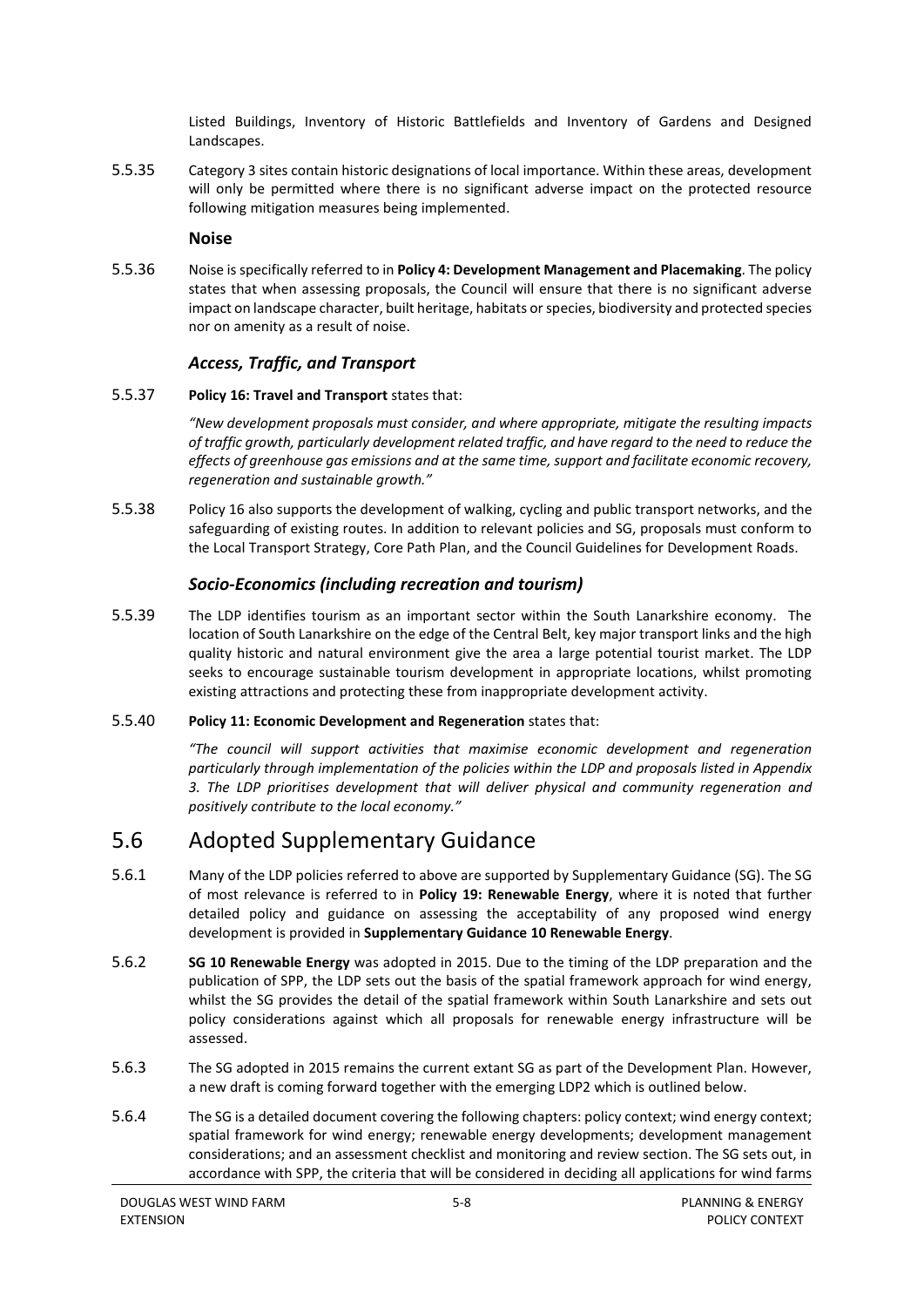of different scales and a spatial strategy identifying areas that are most appropriate for wind farms as a guide for developers and communities. Within South Lanarkshire, the minimum scale of onshore wind development that the spatial framework will apply to is turbines of 15 m or greater in height.

- 5.6.5 The SG recognises that wind farms with a capacity below 50 MW will be determined under planning legislation. Applications for wind farms of over 50 MW generating capacity within the Council area will be determined by the Scottish Ministers under the terms of Section 36 of the Electricity Act 1989. As the relevant Planning Authority, the Council is a statutory consultee in this process, the LDP and SG will apply to both categories of development.
- 5.6.6 **Policy RE1: Spatial Framework for Wind Energy** states that, *"Applications for onshore wind turbine developments of a height to blade tip of 15 m or over must accord with the Spatial Framework and meet the relevant criteria set out in:*

• *Section 6 Development Management considerations for the assessment of renewable energy proposal.*

- *Table 7.1 Assessment Checklist for Renewable Energy Proposals."*
- 5.6.7 The SG states that, in considering proposals, the Planning Authority will take a balanced approach in assessing the applicable factors outlined below and a consideration of relevant policies within the LDP. The factors listed in the Table 6.1 of the SG (pg. 27) are the key SPP considerations and are listed below:

#### *Net Economic Impact*

5.6.8 All applications for renewable energy must provide a socio-economic impact assessment. This should include an assessment of cumulative effects including effects on businesses, employment, and other investment in the local economy. Proposals will be assessed on their individual merits taking into consideration the relevant environmental, economic, and social effects of each project.

#### *Contribution to Renewable Energy Targets*

5.6.9 Proposals should contribute to the Scottish Government's target of at least 30% of overall energy demand from renewables by 2020 including generating the equivalent of at least 100% of gross electricity consumption from renewables.

#### *Effect on Greenhouse Gas Emissions*

5.6.10 Renewable energy developments are key in contributing to reducing greenhouse gas emissions. Applications should contain a statement setting out how the proposal contributes to reducing greenhouse gas emissions.

#### *Cumulative Impacts*

5.6.11 Key cumulative impacts of wind energy development include; landscape and visual; the natural heritage including species and habitats; and noise. The Landscape Capacity Study (2016) has allowed the identification of areas where the cumulative impact of existing and consented development may limit the capacity for future development. The SG provides guidance on areas of significant cumulative development in South Lanarkshire.

#### *Impacts on Communities and Individual Buildings*

5.6.12 Individual properties and settlements will be protected by the safeguards set out in LDP policy and development management considerations. The Council will assess all proposals on their merits considering turbine height, rotor diameter and number of blades, local topography, and landscape features. The requirement of a Residential Visual Amenity Survey will be on a case by case basis.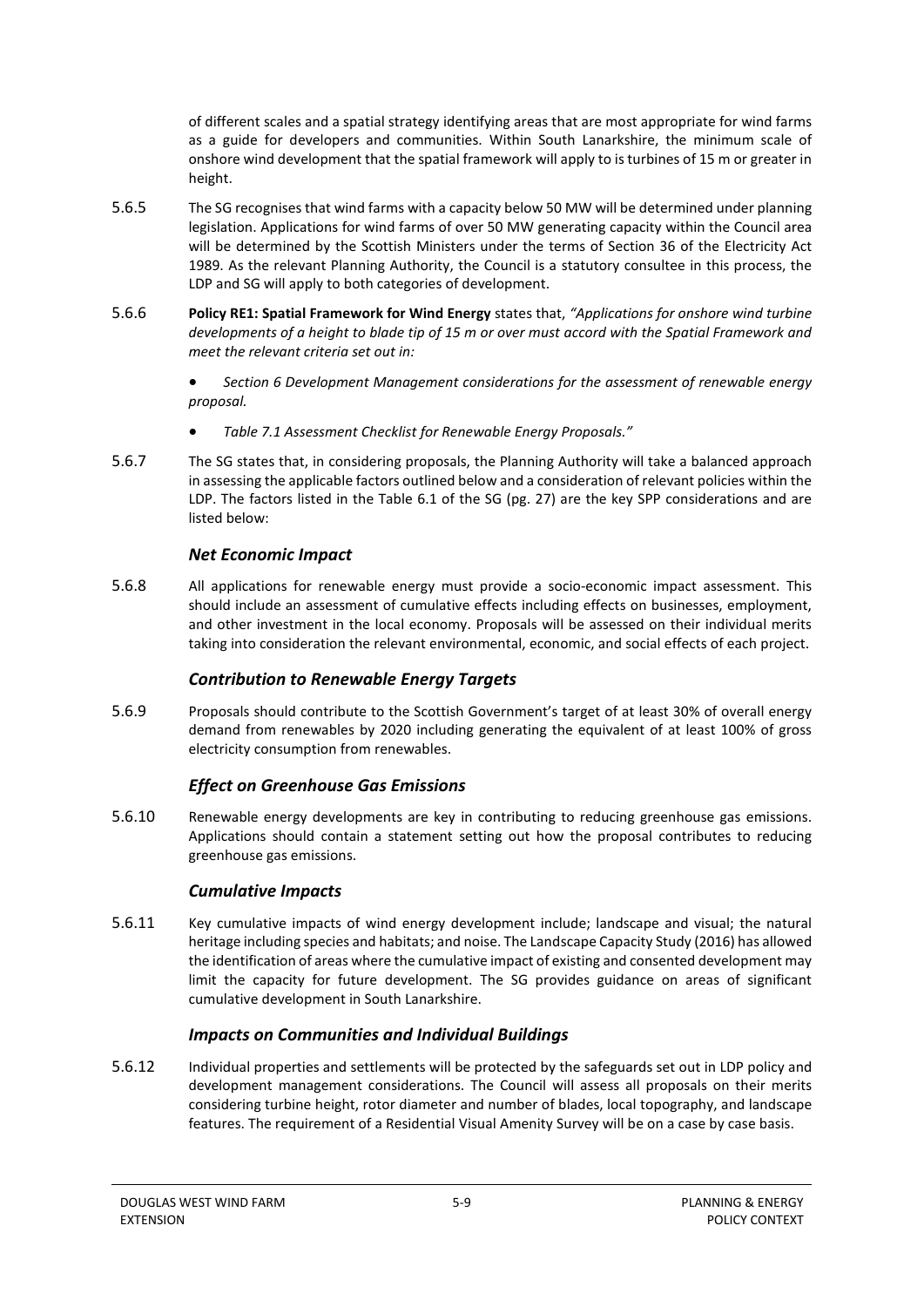#### *Landscape and Visual Impacts*

5.6.13 All proposals will be assessed for potential impacts on landscape and visual amenity. Attention will be given to proposals affecting areas designated for landscape qualities such as Special Landscape Areas. For developments of four or more turbines a landscape and visual impact assessment must be prepared in accordance with SNH guidance.

#### *Effects on the Natural Heritage including Birds*

5.6.14 All types of renewable energy development must accord with the specific policies for international and national designations set out in SG 9: Natural and Historic Environment. Proposals should take account of further guidance within the SG including existing biodiversity strategies and designations, protected species, bird sensitivity and the cumulative impact on natural heritage of development.

#### *Impacts on Carbon Rich Soils*

5.6.15 Developers are expected to follow best practice for minimising carbon emissions and disturbance of peat. If a wind energy development is located in areas of peat, a detailed peat survey will be required.

#### *Public Access*

5.6.16 Impacts of renewable energy developments on core paths and other access network routes require to be fully assessed and if appropriate mitigation measures identified. Proposals should also account for the importance of wind farm array road networks for recreational access purposes and for the potential to extend the access network provision for local communities.

#### *Impacts on the Historic Environment*

5.6.17 All proposals will be assessed for their impact on the historic environment. The policies in the LDP for the protection of the historic environment provide an adequate basis for assessing renewable energy proposals. Applications for renewable energy should identify historic assets and consider direct and indirect impacts.

#### *Impacts on Tourism and Recreation*

5.6.18 The SG seeks to ensure that wind energy development will not adversely impact upon views from key tourist routes and attractions.

#### *Impacts on Aviation and Defence Interests*

5.6.19 All proposals will be assessed for their impact on aviation and defence interests. The Council will continue to assess wind energy proposals on a case by case basis. Developers of wind turbines are advised to engage at an early stage with relevant consultees to determine the nature of any issues and identify possible mitigation.

#### *Impacts on Telecommunications and Broadcasting Installations*

5.6.20 Wind turbines must take account of radio, television, telecoms, and other communication systems to ensure that transmission links are not compromised.

#### *Impacts on Road Traffic*

5.6.21 Road and traffic impacts require to be identified in the application submission. Where appropriate, pre-application discussions should be held with relevant parties and a transport assessment will be required for wind farms of three or more turbines.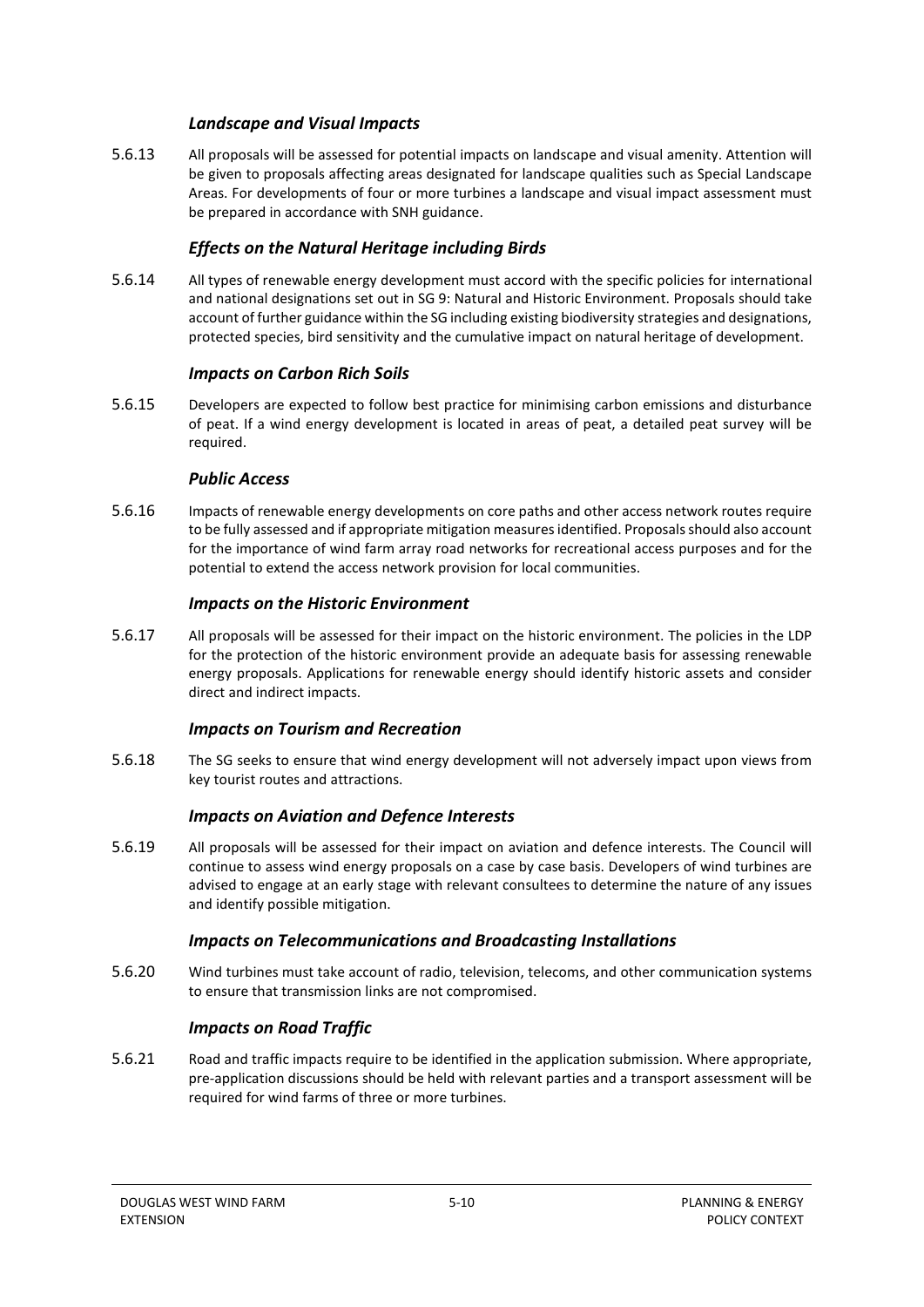#### *Effects on Hydrology, the Water Environment and Flood Risk*

5.6.22 Applications for wind energy should hold pre-application consultations with SEPA and where appropriate submit a Water Quality Management Plan pre-construction. The Council's Flood Risk Management requirements must be adhered to, including providing details and information on Sustainable Drainage Design (SuDS) and flood risk where relevant.

#### *The Need for Conditions Relating to the Decommissioning of Developments*

5.6.23 Developers are required to satisfy the Council that the plan for decommissioning and restoration of the proposed development is robust and any consent granted will require to have a decommissioning and restoration condition attached.

#### *Opportunities for Energy Storage*

5.6.24 Energy storage allows renewable energy to be captured and stored. These technologies are developing, however further investment in research and development is required. The Council anticipates more developments of this nature will come forward and they will deal with proposals on a case by case basis.

#### *The Need for a Robust Planning Obligation to Ensure that Operators Achieve Site Restoration*

5.6.25 In addition to decommissioning and restoration plans, the Council requires a financial bond or guarantee to be put in place to ensure that all the expected costs of the proposed decommissioning phase are met.

# <span id="page-12-0"></span>5.7 South Lanarkshire Landscape Capacity Study for Wind Energy

- 5.7.1 The South Lanarkshire Landscape Capacity Study for Wind Energy (SLLCS) adopted in February 2016 is a technical study which supports and informs the SG for Wind Energy. The study supersedes two previous capacity studies informing earlier SG. The SLLCS has been prepared considering policy changes in SPP (2014) and to address increasing development pressure for wind energy in the local authority area.
- 5.7.2 The SLLCS considers the capacity of South Lanarkshire's landscape to accommodate wind energy development. The study is based on an assessment of both landscape sensitivity and the value of different landscape character types in South Lanarkshire. The SLLCS outlines where there is existing capacity and where significant protection from further development may be required through the development management process.
- 5.7.3 The Council highlights that this study is a strategic level document, providing context for the capacity and cumulative effects of existing and potential wind development, and that no site-specific conclusions should be drawn from it. In addition, all wind energy proposals should be considered on a site by site basis, considering unique locational and design characteristics as well as their strategic context. All proposals should be subject to appropriate landscape, visual, environmental, and cumulative impact assessments.

# <span id="page-12-1"></span>5.8 South Lanarkshire Tall Wind Turbines: Landscape Capacity, Siting, and Design Guidance (Draft)

- 5.8.1 The South Lanarkshire Tall Wind Turbines: Landscape Capacity, Siting and Design Guidance (SLTWT) (2017) is an addendum to the SLLCS (2016) which focuses on the capacity of the landscape in South Lanarkshire to accommodate taller turbines and provides further guidance on local siting and design. This study supplements the SLLCS and should be read in conjunction with it.
- 5.8.2 This study proposes two new size categories of turbines beyond those noted in the SLLCS; 120m to <150m and 150m to ca. 200m. The guidance focuses on the effects of the tall turbines on a) the landscape and, b) the appropriate levels of landscape change to be accommodated. In addition, this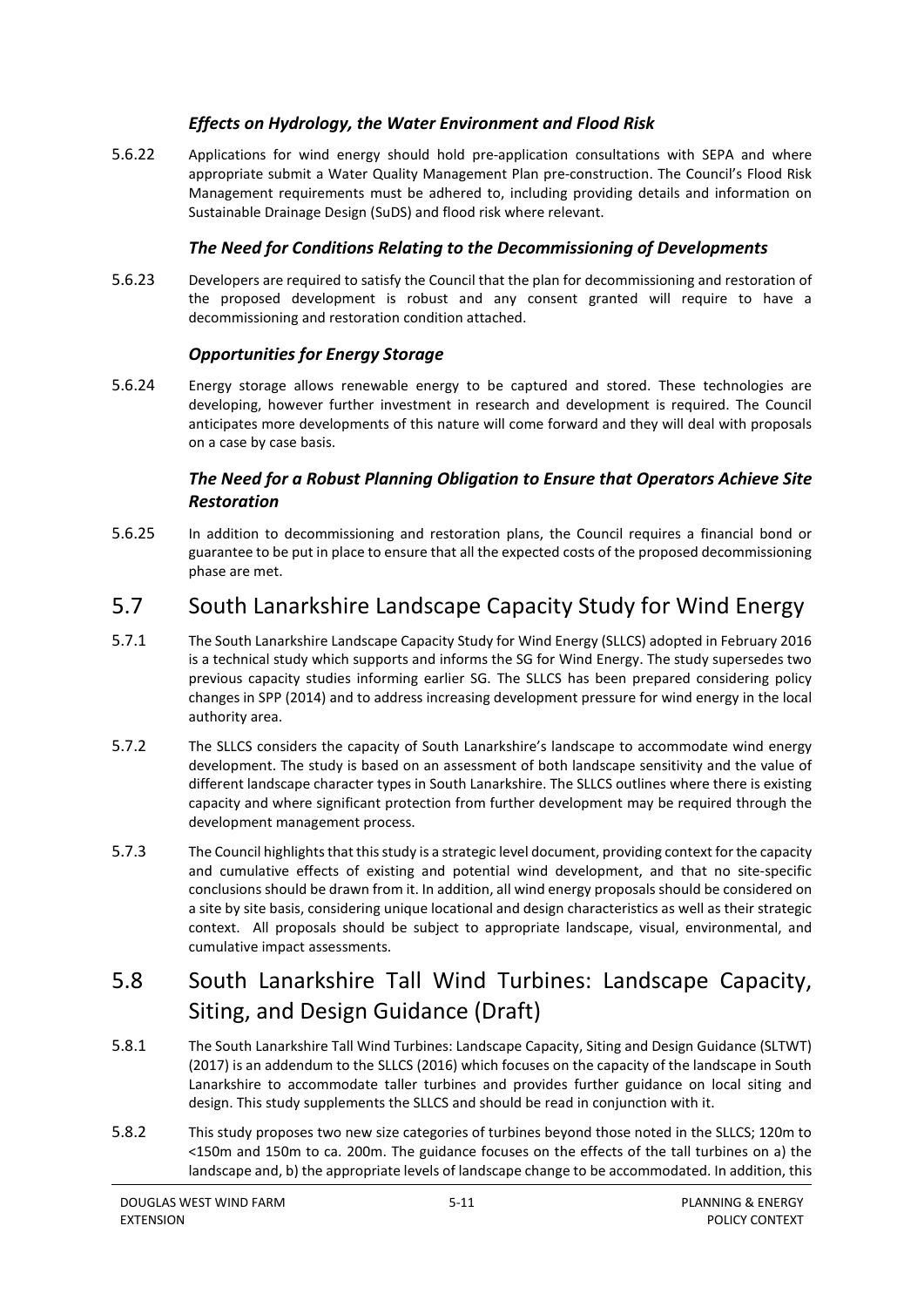study highlights key issues associated with larger turbines; horizontal and vertical scale, aviation lighting, extensions and siting near smaller turbines, and repowering.

- 5.8.3 In relation to horizontal and vertical scale, the guidance notes that large turbines are best suited to landscape types of the largest scale, with gradual slopes, indistinct landforms, simple patterns and few or no smaller scale elements or features. Within the SLLCS (2016) three landscape character types were identified as having underlying capacity for 120m+ turbines; Plateau Moorlands, Rolling Moorlands, and Southern Moorlands. The study notes that these areas are likely to best accommodate taller turbines of 150-200m in height.
- 5.8.4 The guidance highlights that the Civil Aviation Authority require all structures of 150m or greater to have medium intensity steady red lights mounted on top of the nacelle allowing 360° visibility, with three lower intensity lights mounted on the tower at half nacelle height. The SLTWT notes that the effects of aviation warning lighting for wind turbines is an increasingly frequent consideration as turbines increase in height. This study notes this is due to aviation lighting extending the landscape and visual effects of a development into low light periods.
- 5.8.5 The SLTWT also provides guidance on extensions and siting near smaller turbines as this can make a development appear uncoordinated or unbalanced, as well as influencing perception of distances or perspectives. The generic considerations of scale, lighting and size contrast covered by the SLLCS will apply.
- 5.8.6 The SLTWT provides brief guidelines with regards to the location of tall turbines but does not provide guidance on landscape sensitivity. Notably in relation to the Proposed Development the guidance states that:

*"Most of the areas in which the [tall] turbines could be most comfortably located either already host substantial wind energy development, or have similar developments consented. Turbines vary between 55m and 149.9m height. The addition of larger turbines could therefore often be, or at least perceived as, an extension to an operational or consented windfarm, or would be a repowering exercise, replacing existing turbines at the end of their commercial or consented life"*.

# <span id="page-13-0"></span>5.9 The Emerging Development Plan

- 5.9.1 The Council is currently preparing a new LDP for South Lanarkshire which will replace the existing LDP (2015). The consultation period for the proposed LDP2 (pLDP2) and the supporting documents including the Renewable Energy SG concluded in September 2018. The Council are currently preparing for the examination phase of the pLDP2 which is due to commence in May 2019. Following this stage, SLC are anticipating adoption of the LDP in May/June 2020.
- 5.9.2 The pLDP2 is made up of two volumes. Volume one provides an overview of the main policies within the plan, and volume 2 provides detailed policy guidance to be used when assessing planning applications.
- 5.9.3 The overall strategic vision of the pLDP2 is to: "*Promote the continued growth and regeneration of South Lanarkshire by seeking sustainable economic and social development within a low carbon economy whilst protecting and enhancing the environment*" (Pg. 9).
- 5.9.4 LDP2 supports development which will help to meet Scottish Government targets of 50% of Scotland's heat, transport and electricity consumption being supplied by renewable sources by 2030 (Pg.14).
- 5.9.5 Paragraph 3.19 of the pLDP2 states that: "*the plan recognises the need for the location and design of new developments to respond and adapt to meet the challenges of climate change, whilst having regard to the need to pursue growth and regeneration*."
- 5.9.6 Renewable energy is referenced in Policy 2: Climate Change, in that new proposals should seek to help meet Government targets relating to climate change and reducing greenhouse gases by ensuring that they utilise renewable energy sources.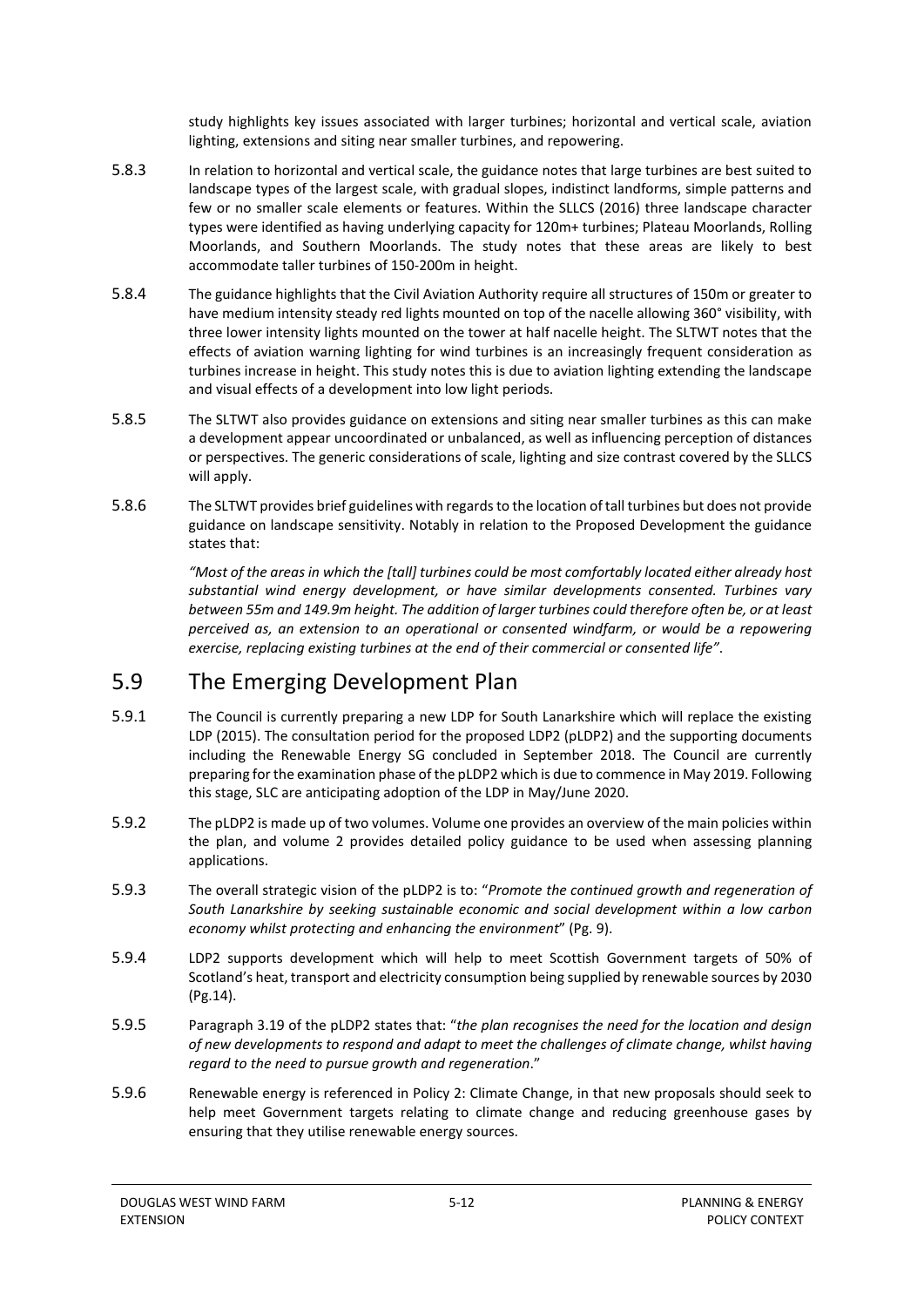- 5.9.7 On pg. 46 the pLDP2 acknowledges that onshore wind is the most significant renewable energy sector within South Lanarkshire, and that the Council has taken a positive approach to accommodating such development in line with Scottish Government targets.
- 5.9.8 The pLDP2 acknowledges that the repowering of onshore wind development is becoming more significant as developments mature. Repowering can result in additional environmental impacts therefore the policies outlined within LDP2 will equally apply to repowering proposals.
- 5.9.9 As with the existing LDP, the pLDP2 has a policy entitled 'Policy 18 Renewable Energy' which sets out the overall approach to the assessment of proposed renewable energy infrastructure developments and includes a Spatial Framework for Wind Energy development.
- 5.9.10 The pLDP2 contains a wide range of policies. However, as noted, the plan is subject to consultation and the draft policies could be subject to change before the plan is finalised. In terms of the two most relevant policies, namely draft Policy 2, and Policy 18, these are set out below.
- 5.9.11 **Draft Policy 2: Climate Change** aims to support Scottish Government targets and supports development which is: sustainably located, reuses vacant or derelict land, and utilises renewable energy among other considerations.
- 5.9.12 **Draft Policy 18: Renewable Energy** states that: "*Applications for renewable energy infrastructure developments will be supported, subject to an assessment against the principles set out in the SPP, in particular, the considerations set out at paragraph 169. The Spatial Framework for Wind Energy set out in Table 7.2 and shown on Figure 7.1 applies to applications for wind energy developments of 15m or greater in height, including extensions and repowering proposals*." In addition, all renewable energy proposals shall be assessed against relevant criteria set out in the Assessment Checklist for Renewable Energy Proposals in Volume 2. Development must also accord with other relevant policies in the LDP.

# <span id="page-14-0"></span>5.10 Emerging Supplementary Guidance

- 5.10.1 As noted above, as part of the Council's consultation on the pLDP2 a draft SG in relation to wind energy development has been issued for consultation purposes. The purpose of the SG is to provide further detail in support of the development management considerations in Policy 18 'Renewable Energy' within the pLDP2.
- 5.10.2 As above, the Council have concluded their consultations on the pLDP2 and supporting documents including the SG on Renewable Energy and are currently preparing for the examination phase of the Proposed Plan.
- 5.10.3 The draft SG supplements the renewable energy policies within pLDP2 by providing more detailed policy guidance for wind energy and other renewable developments. Policy RE1 in Volume 2 relates to the assessment of proposals for renewable energy developments.
- 5.10.4 The principal topics in Chapter 5 of the SG which form the development management considerations are based on SPP, and there is minimal change from the requirements of the extant SG.
- 5.10.5 As with the pLDP2, the draft SG may well be subject to change as a result of the consultation exercise: adoption is not expected until 2020.

## <span id="page-14-1"></span>5.11 Conclusion

- 5.11.1 This chapter has set out the legislative background, the national energy policy, and the national and local planning policies and guidance relevant to the consideration of the Section 36 application and the deemed planning permission. It provides an objective summary of the energy and planning policy considerations that have been taken into account in the preparation of the EIA Report in order to ensure that it provides the appropriate information for the consideration of the application.
- 5.11.2 As noted, the policy appraisal for the Proposed Development is contained in a separate Planning Statement.